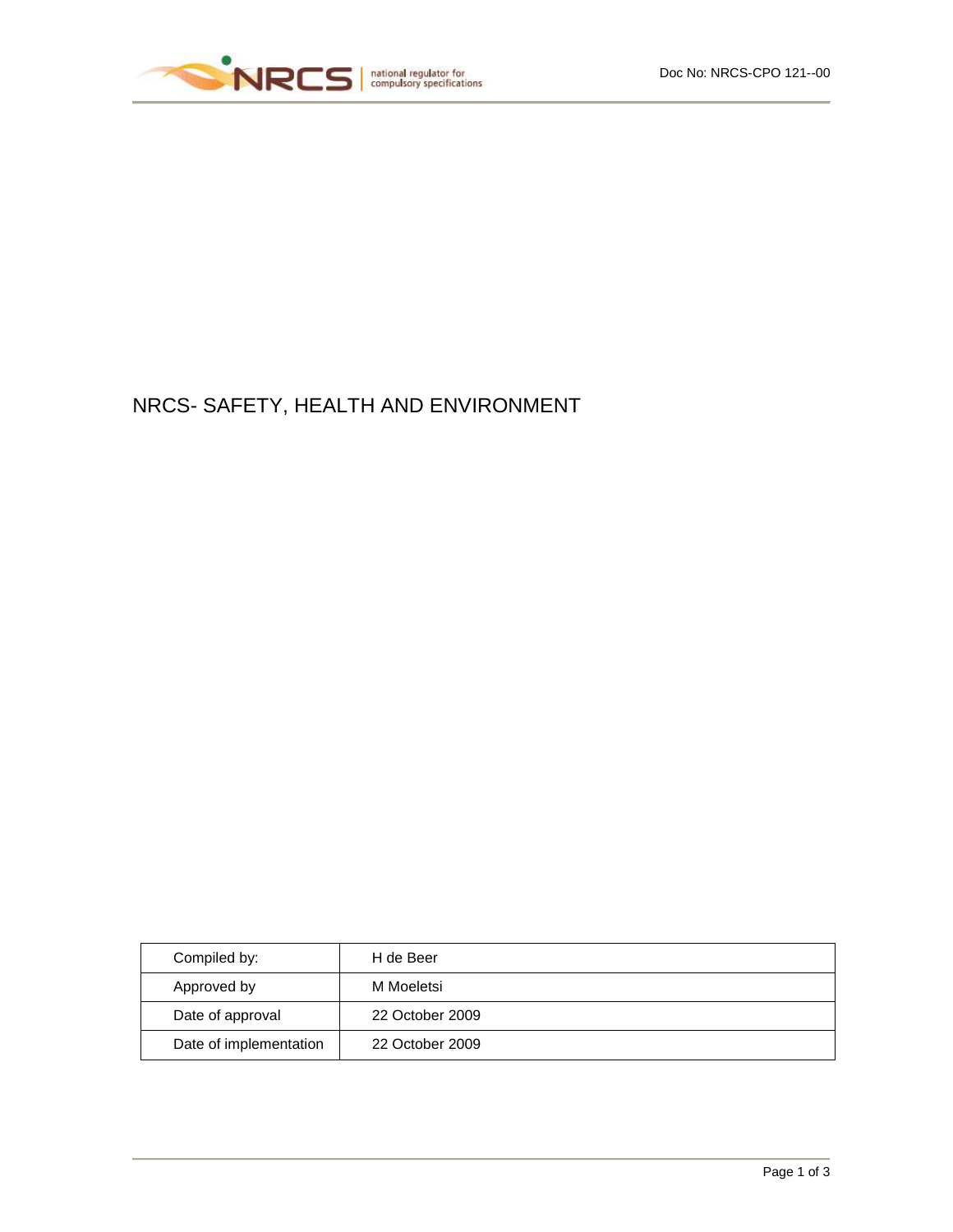

## **Contents**

## Page